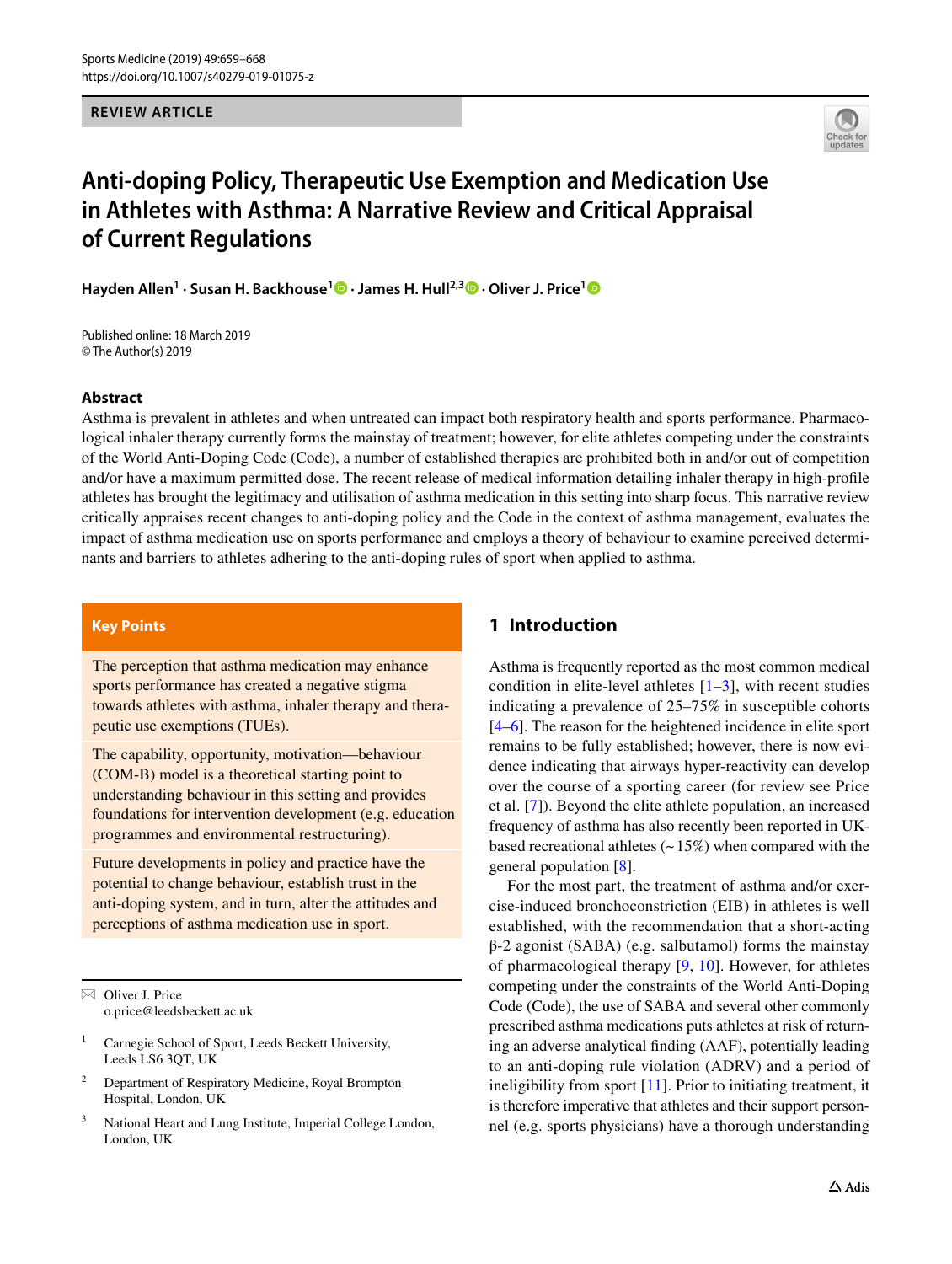of the Code and the annually updated World Anti-Doping Agency (WADA) prohibited list [[12\]](#page-8-1).

In keeping with their non-athletic counterparts, elite athletes with asthma are also susceptible to acute illness (e.g. respiratory tract infection) or 'exacerbations' that often require additional pharmacological therapy, which may be prohibited in competition, to restore and optimise health [[13\]](#page-8-2). To ensure health protection is afforded for athletes bound by anti-doping rules and regulations, the International Olympic Committee—Medical Commission (IOC-MC) introduced a policy in the 1980s for permitted use of prohibited substances and methods [[14](#page-8-3)]. Currently, athletes competing at the elite level are thus typically required to provide objective evidence of asthma before a therapeutic use exemption (TUE) may be granted to permit use of an otherwise prohibited substance or medication dose.

The process to obtain a TUE was originally formalised following the introduction of the International Standard for Therapeutic Use Exemptions [[15](#page-8-4)]. However, the legitimacy and utilisation of asthma medication use in this setting has been questioned for some time and highlighted in recent years following the release of personal medical information of several high-profle athletes by Russian cyber-espionage group Fancy Bears. For many this has served to reinforce perceptions of wrong-doing within the athlete community [[16](#page-8-5)] and may prompt the misuse of asthma medication amongst those potentially seeking to gain an advantage.

Whilst instinctively, a decision to comply with the Code may be viewed as straightforward, factors underpinning non-compliance are often complex and have recently been conceptualised in the scope of a model evaluating the multifaceted *dopogenic* environment [[17\]](#page-8-6). In this model, it is proposed that an athlete may be infuenced by the surroundings, opportunities and conditions that promote ADRVs. To fully understand the drivers of the misuse of asthma medication in sport, an appraisal of current literature guided by a contemporary and overarching model of behavioural theory (the capability, opportunity, motivation—behaviour [COM-B] model) [[18](#page-8-7)] is required. Drawing upon this model, it is proposed that behaviour (B) is the result of an interaction between three necessary conditions: capability, opportunity and motivation. For an individual to engage in a specifc behaviour (B) they must have the psychological and physical capability (C) (e.g. knowledge), the social (e.g. peers) and physical opportunity (O) (e.g. resources), and the motivation (M) to undertake the behaviour. Motivation covers automatic processes, such as habit and impulses, as well as refective processes, such as intention and choice [[18\]](#page-8-7).

This narrative review critically appraises recent changes to anti-doping policy and the Code in the context of asthma management, evaluates the impact of asthma medication use on sports performance, and employs a theory of behaviour (COM-B) to examine perceived determinants and barriers to athletes adhering to the anti-doping rules of sport when applied to asthma. In order to achieve these objectives, publications in the peer-reviewed literature from January 2004 (conception of the Code) until December 2018 were reviewed using search terms such as 'asthma', 'exerciseinduced asthma or bronchoconstriction' in combination with 'athletes', 'anti-doping', 'medication' and 'sports performance'.

## **2 The World Anti‑Doping Code**

WADA was established in 1999 to harmonise global antidoping policy and practice. Most countries, and almost all sports, are signatories to the Code, with the major exceptions being North American professional sporting bodies (e.g. Major League Baseball). First published in January 2004 [[19](#page-8-8)], the Code provides the framework for anti-doping polices, rules and regulations within sport organisations and among public authorities. Along with fve international standards (e.g. International Standard for Therapeutic Use Exemptions; List of Prohibited Substances and Methods), the Code serves to ensure that anti-doping policies and procedures are the same for all athletes and support personnel. Updated annually, the prohibited list contains substances and methods that if detected in the absence of a TUE, will result in an ADRV. The International Standard for Therapeutic Use Exemptions states that an athlete will only be granted a TUE if the following conditions are met: (a) the athlete would experience signifcant health impairment if the prohibited substance or method were to be withheld, (b) therapeutic use of the prohibited substance or method is unlikely to produce any additional performance enhancement, (c) there is no reasonable therapeutic alternative to the use of the prohibited substance or method, and (d) the necessity for the use of the prohibited substance or method is not a consequence of the prior use (without a TUE) of a substance or method that was prohibited at the time of use [\[15](#page-8-4)].

#### **2.1 The Code and Asthma**

Following the conception of the Code in 2004, all inhaled β-2 agonists were prohibited without an abbreviated TUE (i.e. written medical notifcation) submitted to authorise the use of inhaled SABA (i.e. salbutamol and terbutaline), inhaled long-acting β-2 agonists (LABA) (i.e. formoterol and salmeterol) and inhaled corticosteroids [[19](#page-8-8)]. Due to concerns over unnecessary β-2 agonist use in elite sport [[20\]](#page-8-9), the prohibited list was updated in 2009 resulting in all forms of β-2 agonists prohibited without an authorised TUE [[21\]](#page-8-10). Since this point, athletes have been required to provide comprehensive medical history with supporting objective evidence of asthma via bronchodilator reversibility or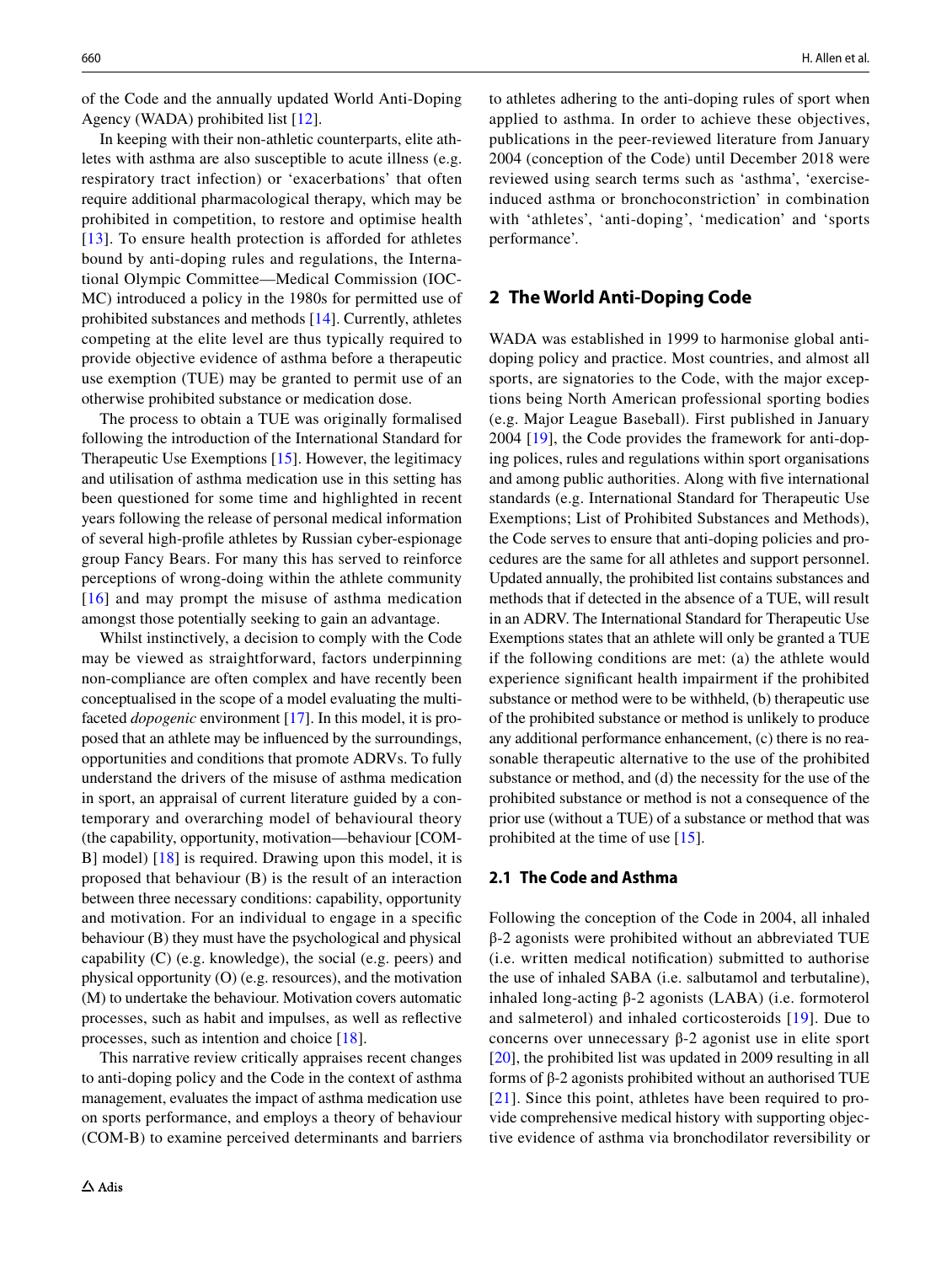bronchoprovocation challenge testing to obtain a TUE [[22\]](#page-8-11) (summarised for reference in Table [1\)](#page-2-0).

Permitted limits were introduced for inhaled salbutamol, salmeterol and formoterol between 2010 and 2012. The requisite to submit a TUE during this period was therefore no longer required for these substances (unless an athlete exceeded permitted limits in a medical emergency whereby a retroactive TUE was still required) [[23](#page-8-12)]. The decision to implement threshold values was made to remove the administrative burden of TUE approval, and coincided with limited evidence concerning performance-enhancing properties associated with inhaled β-2 agonist therapy  $[24]$  $[24]$ . Following these modifcations, in 2013, the maximum permitted dose for inhaled formoterol was updated to 54 µg over 24 h [[25\]](#page-8-14) and, 4 years later, the maximum permitted dose for inhaled salbutamol and inhaled salmeterol, over a 24-h period, was updated to 1600 µg (not exceeding 800 µg per 12 h) and 200  $\mu$ g, respectively [[26](#page-8-15)].

The current prohibited list (summarised for reference in Table [2](#page-3-0)) states that athletes are permitted to administer inhaled salbutamol (in divided doses not exceeding 1600 µg in 24 h and 800 µg in 12 h), formoterol  $( \leq 54 \text{ µg})$ in 24 h) and salmeterol  $(\leq 200 \text{ µg in 24 h})$  [[12](#page-8-1)] without a TUE. Salbutamol and formoterol are associated with permitted urine thresholds of 1000 ng/mL and 40 ng/mL, and decision limits (accounting for measurement uncertainty) of 1200 ng/mL and 50 ng/mL, respectively [[27](#page-8-16)]. An athlete found to exceed the urinary decision limit for a substance may request an individualised pharmacokinetic study. Indeed, following recent high-profle anti-doping investigations concerning asthma medication use in elite athletes, a pharmacokinetic modelling study demonstrated that an AAF for salbutamol has the potential to occur irrespective of adherence to current guidelines (i.e. doses administered below or within upper limits) [\[28\]](#page-8-17). To

<span id="page-2-0"></span>**Table 1** Objective testing accepted by the World Anti-Doping Agency to diagnose

asthma in athletes

date, a urine threshold for salmeterol has not been implemented despite evidence concerning the ability to detect following inhalation [[29](#page-8-18)]. Similarly, although diferences in urinary concentrations between oral and inhaled terbutaline have been demonstrated, a threshold has yet to be established [[30\]](#page-8-19). The current clinical practice guideline statement concerning the management of EIB in athletes recommends inhaled SABA—15 min prior to commencing exercise—as the most efective approach to managing troublesome respiratory symptoms [[9\]](#page-7-6). However, in the context of elite sport, athletes typically complete multiple exercise bouts or training sessions per day. To avoid overuse and potential adverse efects, or reduced tolerance and efficacy of reliever medication  $[31]$ , it is recommended that daily inhaled corticosteroid maintenance therapy is initiated to target underlying airway infammation and optimise asthma management [\[9](#page-7-6)]. Inhaled corticosteroids remain permitted in and out of competition without a TUE [[12](#page-8-1)]. However, the systemic administration of corticosteroids (i.e. oral route most commonly), that may be used to treat severe acute asthma exacerbations [[13\]](#page-8-2) requires a TUE for use in competition but is not prohibited out of competition [[12](#page-8-1)].

It is important to acknowledge that any responsible clinician should ensure that the care aforded to an athlete with asthma is always prioritised. In the event a prohibited substance is administered to treat an asthma exacerbation, the athlete is required to apply for a retroactive TUE [[15](#page-8-4)]. A retroactive TUE may also be sought by drug-tested athletes who are not deemed to be International Level or National Level if a doping control test returns an AAF [[11](#page-8-0)]. In this scenario, guidance provided by WADA to clinicians emphasises the need for "full and clear documentation of the medical incident" [\[22\]](#page-8-11).

| Diagnostic methods                               | Criteria                                               |
|--------------------------------------------------|--------------------------------------------------------|
| Bronchodilator reversibility                     | $\geq$ 12% increase in FEV <sub>1</sub> <sup>a</sup>   |
| Bronchoprovocation challenge(s):                 |                                                        |
| Direct                                           |                                                        |
| Methacholine/histamine                           | $\geq$ 20% reduction in FEV <sub>1</sub>               |
| Indirect                                         |                                                        |
| Exercise challenge (laboratory and field-based)  | $\geq 10\%$ reduction in FEV <sub>1</sub> <sup>c</sup> |
| Eucapnic voluntary hyperpnoea (EVH) <sup>b</sup> | $\geq 10\%$ reduction in FEV <sub>1</sub> <sup>c</sup> |
| Dry powder mannitol                              | $\geq$ 15% reduction in FEV <sub>1</sub>               |
| Hypertonic saline $(4.5\%)$                      | $\geq$ 15% reduction in FEV <sub>1</sub>               |

*FEV1* forced expiratory volume in one second, *IOC*-*MC* International Olympic Committee—Medical Commission

a Supports asthma diagnosis

b Optimal test to detect asthma in athletes (IOC-MC)

 $c$ Sustained reduction in  $FEV<sub>1</sub>$  required (i.e. two consecutive timepoints) to confirm diagnosis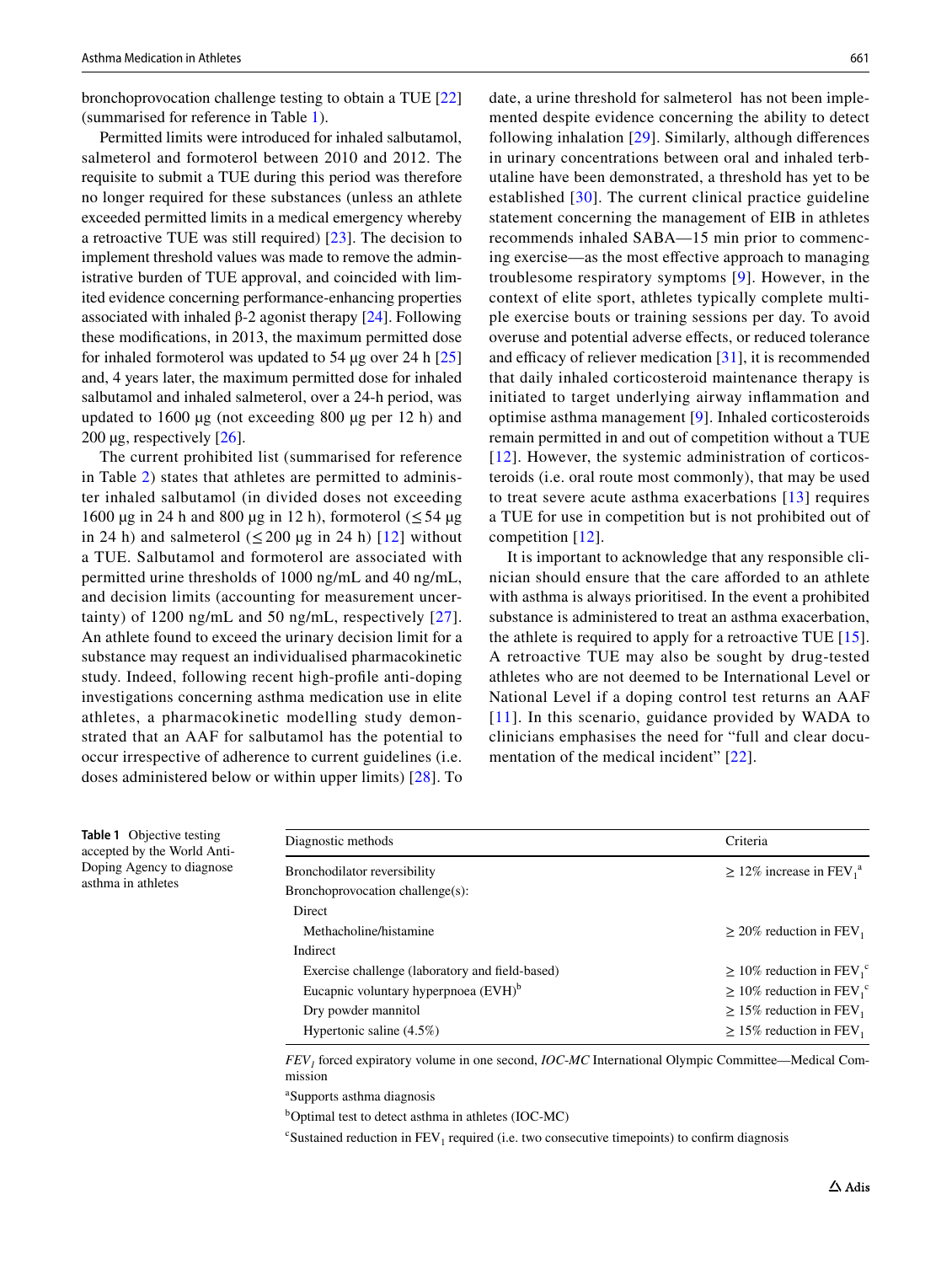<span id="page-3-0"></span>**Table 2** Asthma medications and the prohibited list (2019)—status and impact on sports performance

| Asthma medication                                                                                                                                             | Prohibited list status                                                                                                                          | Impact on sports performance                                                                                                                                |
|---------------------------------------------------------------------------------------------------------------------------------------------------------------|-------------------------------------------------------------------------------------------------------------------------------------------------|-------------------------------------------------------------------------------------------------------------------------------------------------------------|
| $\beta$ -2 agonists                                                                                                                                           |                                                                                                                                                 |                                                                                                                                                             |
| Short-acting $\beta$ -2 agonists<br>Salbutamol (excluding inhaled)<br>Reproterol<br>Terbutaline                                                               | Prohibited (all selective and non-selective<br>$\beta$ -2 agonists, including all optical isomers)                                              | Increased strength and sprint power following acute and<br>chronic administration [44-47, 51-53]<br>Improvement in submaximal endurance performance<br>[50] |
| Long-acting $\beta$ -2 agonists<br>Salmeterol (excluding inhaled)<br>Formoterol (excluding inhaled)<br>Indacaterol<br>Olodaterol<br>Tulobuterol<br>Vilanterol | Prohibited (all selective and non-selective $\beta$ -2 agonists,<br>including all optical isomers)                                              | No data available                                                                                                                                           |
| Other (intermediate acting)<br>Fenoterol<br>Higenamine<br>Procaterol                                                                                          | Prohibited (all selective and non-selective<br>$\beta$ -2 agonists, including all optical isomers)                                              | No data available                                                                                                                                           |
| Inhaled salbutamol                                                                                                                                            | Permitted (maximum 1600 µg over 24 h in divided doses No evidence to support improvement in aerobic capacity<br>not to exceed 800 µg over 12 h) | $[34]$ or endurance performance $[35-39]$                                                                                                                   |
| Inhaled formoterol                                                                                                                                            | Permitted (maximum delivered dose of 54 µg over 24 h)                                                                                           | Improved sprint performance [42]                                                                                                                            |
| Inhaled salmeterol                                                                                                                                            | Permitted (maximum 200 µg over 24 h)                                                                                                            |                                                                                                                                                             |
| Corticosteroids<br>Betamethasone<br>Budesonide<br>Cortisone<br>Deflazacort                                                                                    | Prohibited in-competition only (systemic administra-<br>tion [i.e. oral, intravenous, intramuscular and rectal] of<br>corticosteroids)          | Improved time to exhaustion at sub-maximal intensities<br>(~70% aerobic capacity) following acute [54, 55] and<br>short-term administration $[56-58]$       |
| Dexamethasone<br>Fluticasone<br>Hydrocortisone<br>Methylprednisolone<br>Prednisolone<br>Prednisone<br>Triamcinolone                                           | Permitted at all times (inhaled administration of corti-<br>costeroids)                                                                         | No impact on endurance performance [43]                                                                                                                     |

# **3 Impact of Medication on Sports Performance**

The impact of asthma and associated treatment on athletic performance has been extensively investigated (for review see Price et al. [[32](#page-8-21)]). Yet, despite several proposed physiological mechanisms indicating asthma may impair sporting performance, there remains limited experimental evidence to support or refute this concept. Indeed, elite-level athletes with asthma are consistently reported to match and indeed in some cases out-perform their non-asthmatic rivals [[1](#page-7-0)], fuelling widespread speculation concerning the performanceenhancing properties of asthma therapy [\[33](#page-8-22)].

# **3.1 Inhaled β‑2 Agonists and Corticosteroids Not Requiring a Therapeutic Use Exemption (TUE)**

A great number of studies have been undertaken evaluating the impact of inhaled salbutamol on exercise performance with no clear benefit demonstrated [\[34–](#page-8-23)[37\]](#page-8-24) (Table [2](#page-3-0)). Similarly, aerobic exercise performance appears to remain unchanged following the administration of inhaled LABA [[38,](#page-8-25) [39\]](#page-8-26). Over the past decade, multiple systematic reviews have concluded that inhaled  $β$ -2 agonists yield limited ergogenic beneft [[24](#page-8-13), [40,](#page-8-27) [41](#page-8-28)]; however, it is important to note that inhaled combination therapy (i.e. salbutamol, formoterol and salmeterol) (each within permitted doses) has been reported to improve sprint performance and maximal voluntary contraction [\[42](#page-8-29)]. To date, studies investigating inhaled corticosteroids at therapeutic doses have failed to show any improvement in exercise performance [\[43](#page-8-30)].

# **3.2 Inhaled/Oral β‑2 Agonists and Corticosteroids Requiring a TUE**

Several studies investigating high-dose terbutaline have shown improvements (2–8%) in peak and average sprint power in trained cyclists [\[44,](#page-8-31) [45\]](#page-8-32), as well as meaningful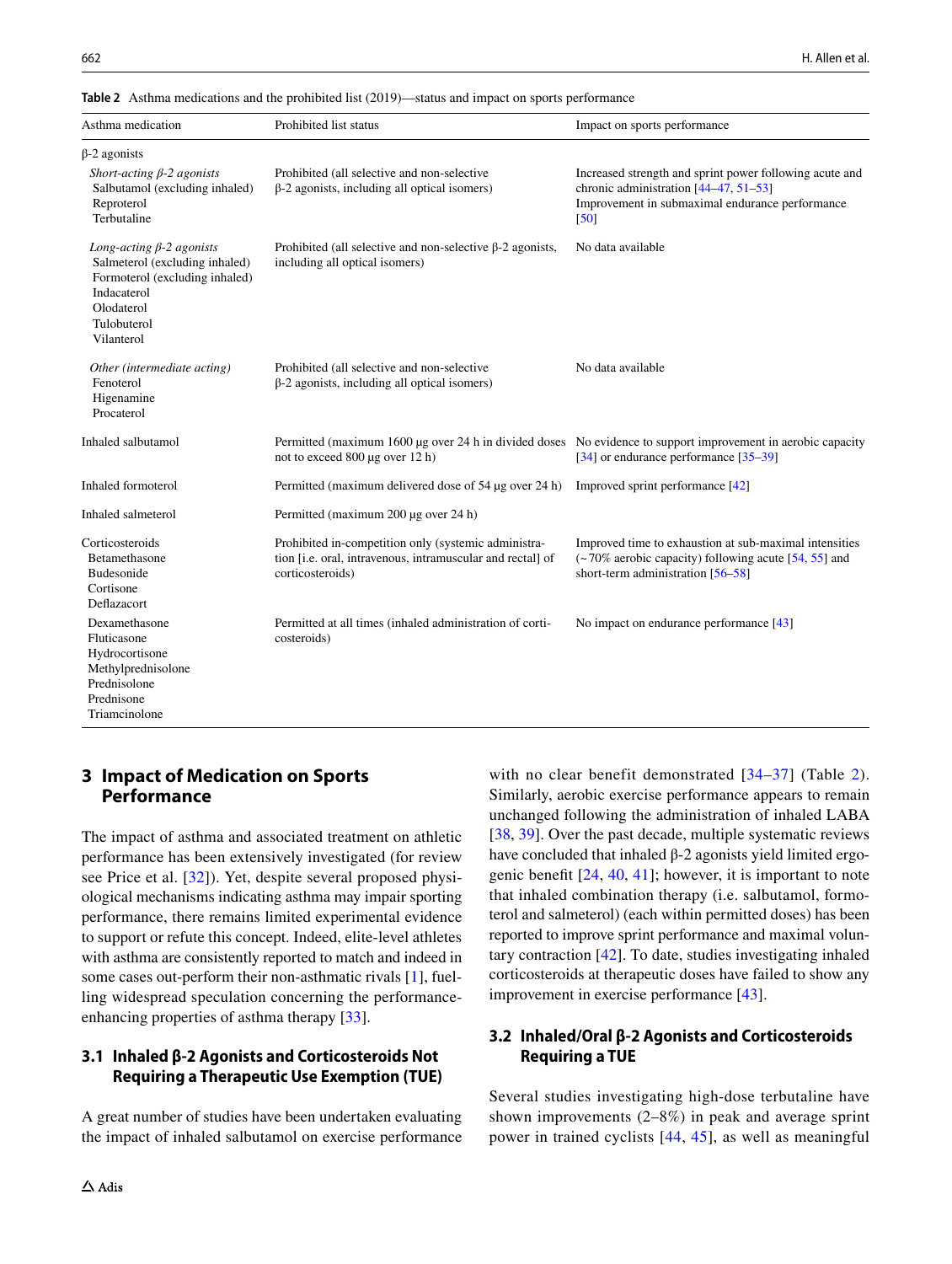improvements in time to exhaustion at near maximal power outputs when combined with an inhaled corticosteroid [[46\]](#page-8-35). Furthermore, daily terbutaline administration has been shown to elicit a signifcant increase in skeletal muscle growth in healthy males irrespective of a concurrent resistance exercise programme [[47\]](#page-8-33). On the contrary, chronic use of terbutaline has been reported to impair skeletal muscle adaption following high-intensity training [\[48](#page-9-7)]. Despite this, establishing a urine threshold for athletes who acquire a TUE for terbutaline has been proposed to reduce supra-therapeutic dosing and the potential for performance enhancement [\[49\]](#page-9-8). The short-term oral administration of salbutamol has been shown to signifcantly improve submaximal  $\left(\sim 70-80\%$  maximal oxygen uptake  $[VO_{2max}]\right)$ time to exhaustion [[50\]](#page-9-2), with improvements in strength and power also noted [[51,](#page-9-0) [52\]](#page-9-9). Furthermore, oral salbutamol has recently been shown to increase protein turnover rates in skeletal muscle following resistance exercise [\[53\]](#page-9-1).

The acute administration of an oral corticosteroid has been previously shown to improve prolonged sub-maximal exercise performance in trained cyclists [[54](#page-9-3), [55](#page-9-4)]. Improvements in time to exhaustion at sub-maximal exercise intensities (70–75%  $VO_{2\text{max}}$ ) have also been observed following systemic corticosteroid administration [\[56–](#page-9-5)[58\]](#page-9-6). It has been proposed that oral corticosteroids may improve exercise performance from both a psychological and physiological perspective by inducing the perception of euphoria [\[59](#page-9-10)] and increasing fat oxidation to meet energy requirements during exercise [[60\]](#page-9-11). Oral corticosteroids have also been associated with increased lipolysis [\[61](#page-9-12)], resulting in changes to body composition; the latter being considered desirable for endurance-based athletes (i.e. increased power: weight ratio) [\[62](#page-9-13)]. Finally, a blunted pro-infammatory response post-exercise has also been observed following oral corticosteroid administration [[55](#page-9-4)], which in turn may translate to enhanced recovery between repeated exercise bouts (e.g. tennis tournaments or multiple-stage cycling events etc.).

## **4 Asthma Medication Use in Athletes— Treatment or Permitted Doping?**

In recent major sporting competitions such as the Olympic Games, World and European Championships and Commonwealth Games, asthma has been noted as a common justifcation for the use of prohibited substances by elite athletes, illustrated by the leaking of TUE information and medication use by the Russian cyber espionage group 'Fancy Bears' [\[63\]](#page-9-14). Although there was no suggestion of wrong-doing on the part of the athletes whose data was leaked, the omnipresent use of asthma medication by high-profle athletes questions the legitimacy of the anti-doping system in this setting [[33\]](#page-8-22).

Fundamentally, the purpose of the Code is not to restrict the use of required medication in athletes with asthma and prevent them from becoming elite competitors, however abuse of this system is both undesirable and certainly unethical. Media headlines covering high-profle athletes' use of asthma medication may encourage the misuse of inhaler therapy amongst sub-elite or recreational-level athletes seeking a competitive advantage. On the contrary, the negative stigma surrounding asthma medication may actually act to deter an athlete from disclosing their diagnosis and/or refrain from using prescribed medication due to fear of being labelled a cheat. Taken together, these behaviours may be detrimental to the overall health and well-being of athletes or individuals partaking in sport across all levels. Understanding athlete (and associated support personnel) capability, opportunity and motivation with regards the current TUE system and use of asthma medication is a necessary frst step to facilitate interventions and modifcations to ensure global anti-doping policy and practice can be reviewed and efectively delivered in a supportive and progressive manner.

#### **4.1 Capability (Knowledge and Understanding)**

Under the Code and concept of 'strict liability', athletes are solely responsible for the substances detected in their biological system regardless of whether use is intentional or not [[11](#page-8-0)]. Therefore, athletes need to be knowledgeable and comply with all applicable anti-doping rules and regulations [[11\]](#page-8-0). However, recent studies have exposed partial knowledge and understanding of the policies and rules that govern participation in sport [\[64\]](#page-9-15), rendering athletes at increased risk of committing ADRVs. For example, in a study involving athletes from the UK, USA, Australia and Canada, the prohibited list status of substances found in over-the-counter medications was correctly identifed in only 35% of cases presented [[65\]](#page-9-16). This fnding is notable as 66% of the survey respondents had been subject to in- or out-of-competition testing. This lack of capability to navigate the complex anti-doping landscape can be linked to athletes' insufficient exposure to formal anti-doping education [[64](#page-9-15)]. Compounding this situation further, stigma attached to anti-doping information seeking within elite sporting organisations has previously been reported [\[66](#page-9-17)].

Athletes reporting breathing difficulty most often seek medical guidance from non-specialist (i.e. neither respiratory nor sports medicine) healthcare professionals to manage their medical condition [[67,](#page-9-18) [68](#page-9-19)]. It is important that all clinicians are aware and remain up to date with asthma guideline reports [\[9](#page-7-6)] given the global prevalence of the condition, but specifcally to ensure diagnosis is robust [[69](#page-9-20)]. Over the past two decades, a wealth of published research has supported the concept that asthma is frequently misdiagnosed (i.e. over- and under-detected) in both elite and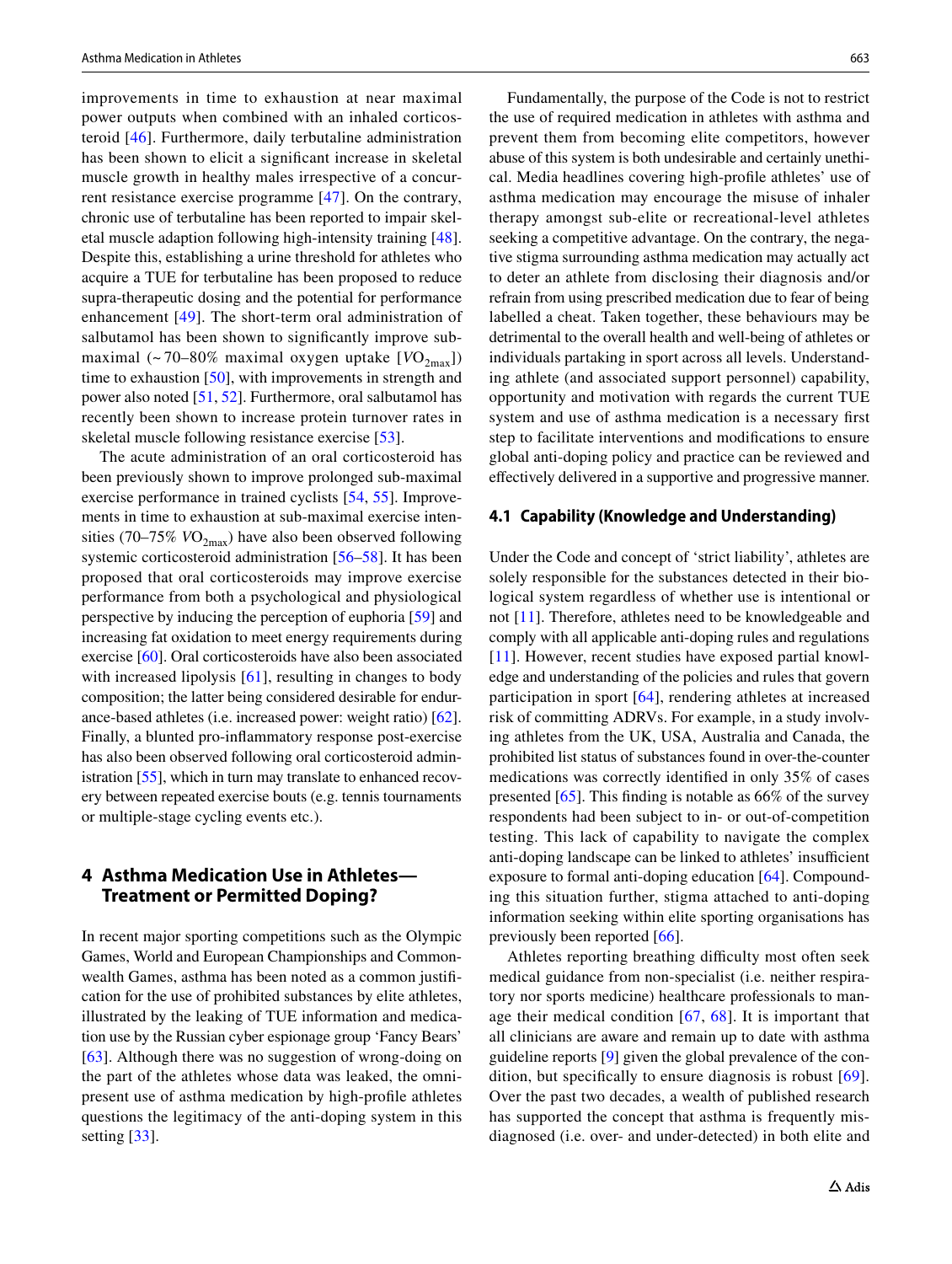recreational athletes [\[8,](#page-7-5) [70](#page-9-21)]. Despite recognition of the disconnect between self-report respiratory symptoms and objective evidence of asthma [\[71\]](#page-9-22), a study by Hull et al. found that approximately one-quarter of primary care clinicians in the UK initiate treatment based on clinical history alone [[68](#page-9-19)]. Although objective testing is often requested, test selection is typically sub-optimal for the assessment of the breathless athlete (e.g. baseline spirometry and/or peak expiratory flow)  $[68]$ . To date, the most appropriate diagnostic test and/or criteria employed to detect asthma in athletes remains debated [\[72](#page-9-23)[–74\]](#page-9-24); however, it has been recognised for some time that (a form of) bronchoprovocation challenge is required to support a diagnosis in the absence of baseline airfow obstruction with reversibility (Table [1](#page-2-0)). In support of this concept, and pertinent to anti-doping, a retrospective analysis in elite Portuguese athletes reported that the number of TUE applications for asthma medication decreased by over half (51%) between 2008 and 2009 following a mandated requirement to objectively document asthma [[75\]](#page-9-25). Despite these fndings, the diagnostic test currently endorsed by the IOC-MC (i.e. indirect bronchoprovocation via eucapnic voluntary hyperpnoea) [[76\]](#page-9-26) remains under-utilised and largely overlooked [[68\]](#page-9-19).

For clinicians prescribing asthma medication, an appreciation and understanding of evidence-based treatment strategies to optimise management remains a priority. However, in the same study by Hull et al. it was also reported that two-thirds of clinicians were unsure of the medications a competitive athlete is legally permitted to use following a diagnosis [\[68\]](#page-9-19). The annual updating of the prohibited list only adds to the challenges faced by clinicians when prescribing medications to athletes competing under the Code. The lack of referring for specialist testing and knowledge of the Code is likely attributed to (a) the challenges of disseminating research to the relevant wider audience (e.g. sports physicians), (b) translation of fndings into clinical practice, (c) limited access to appropriate diagnostic methods and (d) cost of referral to centres ofering specialist assessment.

Taken together, the capability of athletes and clinicians (defned as athlete support personnel under the Code) to comply with current rules and regulations appears compro-mised, increasing the potential to commit an ADRV [[67](#page-9-18)]. To support athletes and the medical profession, tailored and targeted education programmes for clinicians therefore need to be developed and delivered to help rectify this situation.

#### **4.2 Opportunity (Environment and Resources)**

To address the concern surrounding clinician capability in the future, increasing the number of referrals to sports medicine practitioners and/or respiratory specialists (e.g. technicians and physiologists) with expertise in the diagnosis and management of breathing disorders in athletes may

ensure optimal diagnostic methods and test interpretation. To ensure this happens, referral for specialist services must be easily available and promoted widely across the sports medicine community. If specialist services are not accessed, unnecessary inhaler therapy or the illegitimate prescription of asthma medication may be aforded to athletes. This is concerning given that the adverse health implications of unnecessary chronic SABA administration have been recognised for some time [\[31\]](#page-8-20).

In some environments, the physical access to healthcare professionals willing to undermine the system by authorising a TUE for a fctional illness (e.g. asthma or musculoskeletal injury) has been reported [\[77](#page-9-27)]. For example, Lentillon-Kaestner and Carstairs previously documented premeditated misuse of therapeutic substances in a study involving young elite cyclists, with one rider admitting "If we want to take banned substances legally, we can. You just need to know a doctor who provides the therapeutic use exemption rather easily" [\[77](#page-9-27)]. Furthermore, in a similar study of Swiss National cyclists, another stated "All the riders I know, they all have tried cortisone. […]. Yes, they take therapeutic use exemptions (TUEs).[…].They play with the rules. It depends what you mean by doping but everyone I know, they do that" [[78\]](#page-9-28).

#### **4.3 Opportunity (Social Infuences)**

Infuenced by the *dopogenic* environment, the way athletes, their support personnel and the public interpret TUE use is shaped by the prevailing social norms, including a distrust in competitors' abuse and/or authorities' management of the system [\[16,](#page-8-5) [64](#page-9-15)]. For example, amongst a sample of elite Danish athletes, the perception of over half surveyed was that fellow athletes had been granted a TUE without the clinical requirement, with many using higher doses of prescribed medication than required [[16](#page-8-5)]. Similarly, in a cohort of 260 elite athletes from four diferent sports federations (IAAF: athletics, FIBA: basketball, FIS: skiing, FIVB: volleyball), approximately half considered it unfair that athletes were granted permission to use an otherwise prohibited substance; with one athlete reporting "asthma and other disabilities should never give right to those athletes using a TUE when competing in the same champs" [[79\]](#page-9-29). Furthermore, a recent study by Bourdon and colleagues highlighted that nearly half of their elite athlete cohort (approximately 60% endurance athletes) suspected their peers may abuse the system and that fellow competitors had incorrectly received a TUE [[80](#page-9-30)]. In other sports where doping has received signifcant attention (e.g. bodybuilding), research has shown that an athlete is more likely to misuse a substance if they believe, or directly observe, others abusing [[81](#page-9-31)]. This likelihood can be explained by moral disengagement, a process whereby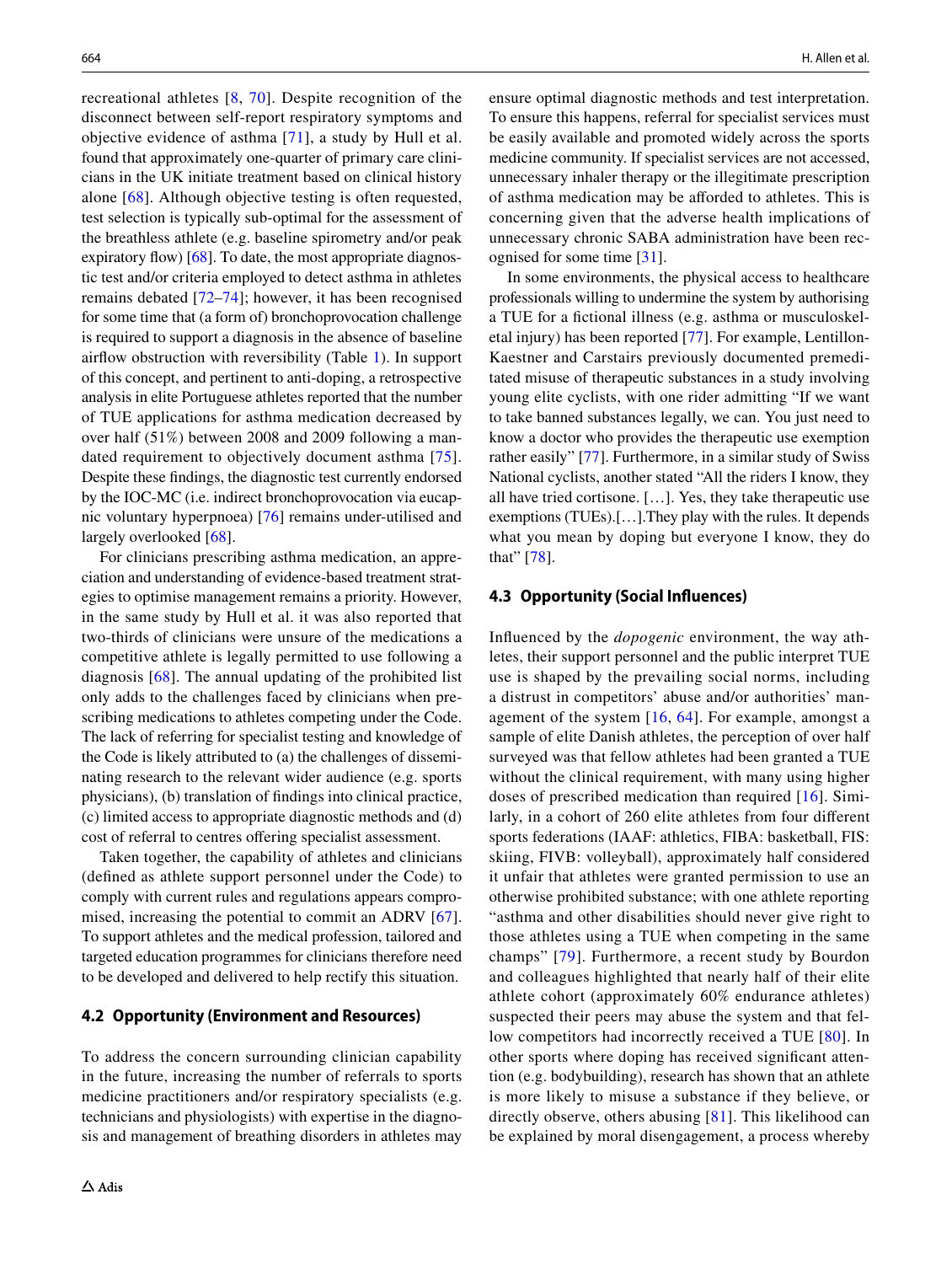an athlete justifes unethical behaviours because of perceived extenuating circumstances. For example, they may justify unethical behaviour on the basis that their peers are abusing the TUE system and getting away with it and/ or consider it to be levelling the playing feld. Processes such as moral disengagement offer a coping strategy for reducing cognitive dissonance that occurs from holding conficting beliefs and values. Central to the efects of moral disengagement concerning the TUE system is the training and competition environment [\[81\]](#page-9-31), most pertinent when applied to groups with high asthma prevalence (e.g. pool-based or winter sport athletes) [\[7](#page-7-4)].

This research brings to the forefront the *social opportunity* in which asthma medications and the TUE system are perceived to be a legitimised form of doping. In turn, this may provide athletes and support staff with motivation to engage in behaviours that go against the spirit of sport [[11\]](#page-8-0), and that have the potential to compromise athlete health and well-being. Infuential others might also provide the motivation for non-asthmatic athletes to use unnecessary asthma medication through the widespread perception that inhaled SABA improves sports performance. As detailed, this perception is despite the fact that the (potentially detrimental) impact of asthma on exercise performance has yet to be fully substantiated [[32\]](#page-8-21), with the majority of research supporting the absence of ergogenic beneft for inhaled SABA (i.e. salbutamol) and LABA (i.e. formoterol and salmeterol) that do not currently require a TUE in asthmatic and non-asthmatic athletes.

#### **4.4 Motivation (Beliefs About Consequences)**

At the other end of the spectrum, it has been reported that athletes may avoid applying for a TUE despite therapeutic need [[16](#page-8-5), [80\]](#page-9-30). Whilst these athletes may have the capability to adhere to a prescribed treatment, the stigma of TUEs and asthma medication may negatively infuence an athlete's motivation to manage their condition therapeutically. This is concerning as the continuation of training and competition without appropriate treatment may lead to a deterioration in condition and possibly sporting performance. In contrast, in recreational athletes, poor asthma control due to the non-adherence to medication may deter physical activity and exercise engagement but may also have more serious consequences, particularly in athletes with severe or uncontrolled asthma (i.e. exacerbation and heightened risk of mortality). Increasing the transparency of medication use and the TUE process may be an important intervention to address some of the issues raised. The rights of athletes concerning their personal data and medical information must also be balanced against the efects that public disclosure of all medication use and granted TUEs may have on perceptions of cheating within the athlete community [[82\]](#page-9-32).

## **5 Asthma in Athletes—A Call to Action**

This narrative review provides the frst theory-informed critical appraisal of anti-doping policy as it applies to asthma management, medication use and sports performance. Applying the COM-B model is a theoretical starting point to understand behaviour concerning asthma medication use in sport and we offer this important overview to drive a 'call to action' concerning future research priorities (Fig. [1](#page-7-8)). To date, there remains limited research focusing on athlete knowledge and perceptions of doping and TUEs specifc to asthma. It is probable that both athletes and clinicians have inadequate knowledge of current anti-doping policy regarding asthma medication, which heightens the risk of receiving AAF and/or committing an ADRV.

The reliance on clinicians to provide guidance to athletes presenting with respiratory symptoms is also concerning as there appears to be a disconnect between research-informed evidence and current practice. The challenges clinicians face securing a robust diagnosis only furthers the negative stigma towards the use of inhaler therapy in athletes. Although several objective methods of assessment (each with a unique diagnostic methodology) are currently accepted, establishing consensus regarding the 'gold-standard' approach to diagnosis (with clear objective criteria), and overcoming challenges accessing centres specialising in athlete respiratory health is necessary to optimise the care aforded to athletes with and without asthma.

To fully understand and recognise the complexity of the *dopogenic* environment in this setting, it is necessary to qualitatively examine athlete motivation to use asthma medication and perceptions and understanding of asthma TUEs in sport. Moreover, the true impact of asthma and associated medication on sports performance remains to be fully determined. Until this point, it is likely that the negative stigma associated with inhaler therapy will remain. Although untested in the context of TUEs, the use of the COM-B model provides foundations for intervention development (e.g. education programmes and environmental restructuring) that can target the salient barriers of Code compliance and reduce the potential for ADRVs. Moving forward, developments in policy and practice have potential to change the behaviour of athletes and athlete support personnel, establish trust in the anti-doping system, and in turn, alter the attitudes towards and perceptions of asthma medication use in sport.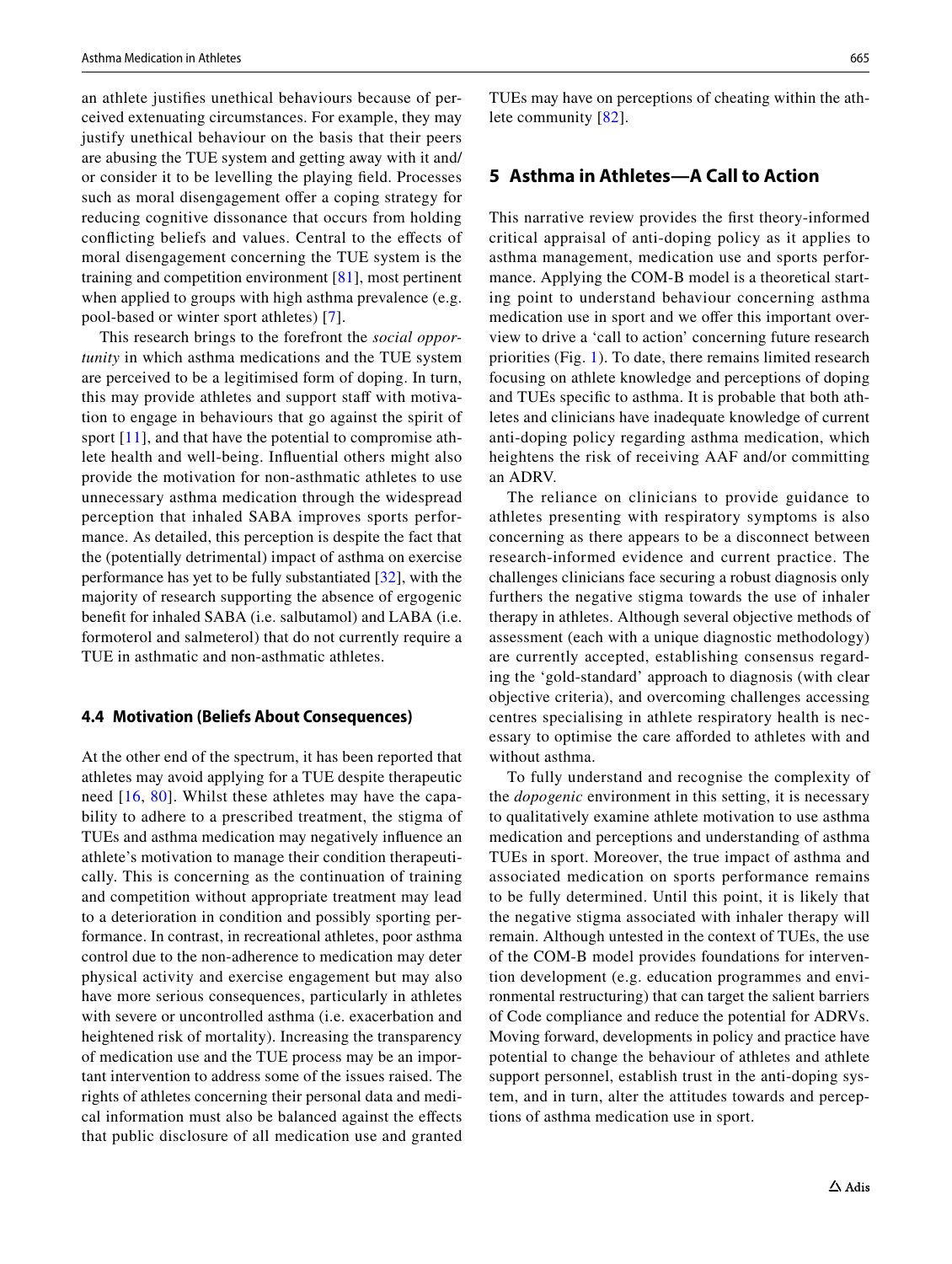

<span id="page-7-8"></span>**Fig. 1** Asthma in athletes—a call to action for future research priorities. *TUEs* therapeutic use exemptions

**Acknowledgements** The authors wish to thank Nick Wojek (Head of Science and Medicine, UK Anti-Doping Agency) for his assistance.

## **Compliance with Ethical Standards**

**Funding statement** No fnancial support was received for the conduct of this study or preparation of this manuscript.

**Competing interests** Hayden Allen declares no competing interest. Susan H. Backhouse has received funding from the World Anti-Doping Agency and the International Olympic Committee to undertake research on the social psychology of doping in sport. James H. Hull and Oliver J. Price provide exercise-induced asthma testing for athletes using eucapnic voluntary hyperpnoea.

**Contribution statement** All authors were involved in the conception, drafting and critical revision of the manuscript and fnal approval of the version to be published.

**Guarantor statement** Oliver J. Price confrms responsibility for the content of the manuscript.

**OpenAccess** This article is distributed under the terms of the Creative Commons Attribution 4.0 International License ([http://creat](http://creativecommons.org/licenses/by/4.0/) [ivecommons.org/licenses/by/4.0/\)](http://creativecommons.org/licenses/by/4.0/), which permits unrestricted use, distribution, and reproduction in any medium, provided you give appropriate credit to the original author(s) and the source, provide a link to the Creative Commons license, and indicate if changes were made.

# **References**

- <span id="page-7-0"></span>1. Fitch KD. An overview of asthma and airway hyper-responsiveness in Olympic athletes. Br J Sports Med. 2012;46(6):413–6.
- 2. Engebretsen L, Soligard T, Stefen K, Alonso JM, Aubry M, Budgett R, et al. Sports injuries and illnesses during the London Summer Olympic Games 2012. Br J Sports Med. 2013;47(7):407–14.
- <span id="page-7-1"></span>3. Soligard T, Stefen K, Palmer-Green D, Aubry M, Grant M-E, Meeuwisse W, et al. Sports injuries and illnesses in the Sochi 2014 Olympic Winter Games. Br J Sports Med. 2015;49(7):441–7.
- <span id="page-7-2"></span>4. Parsons JP, Mastronarde JG. Exercise-induced bronchoconstriction in athletes. Chest. 2005;128(6):3966–74.
- 5. Dickinson JW, Whyte GP, McConnell AK, Harries MG. Screening elite winter athletes for exercise induced asthma: a comparison of three challenge methods. Br J Sports Med. 2006;40(2):179–82.
- <span id="page-7-3"></span>6. Levai IK, Hull JH, Loosemore M, Greenwell J, Whyte G, Dickinson JW. Environmental infuence on the prevalence and pattern of airway dysfunction in elite athletes. Respirology. 2016;21(8):1391–6.
- <span id="page-7-4"></span>7. Price OJ, Ansley L, Menzies-Gow A, Cullinan P, Hull JH. Airway dysfunction in elite athletes—an occupational lung disease? Allergy. 2013;68(11):1343–52.
- <span id="page-7-5"></span>8. Molphy J, Dickinson J, Hu J, Chester N, Whyte G. Prevalence of bronchoconstriction induced by eucapnic voluntary hyperpnoea in recreationally active individuals. J Asthma. 2014;51(1):44–50.
- <span id="page-7-6"></span>9. Parsons JP, Hallstrand TS, Mastronarde JG, Kaminsky DA, Rundell KW, Hull JH, et al. An official American Thoracic Society clinical practice guideline: exercise-induced bronchoconstriction. Am J Respir Crit Care Med. 2013;187(9):1016–27.
- <span id="page-7-7"></span>10. Schwartz LB, Delgado L, Craig T, Bonini S, Carlsen KH, Casale TB, et al. Exercise-induced hypersensitivity syndromes in recreational and competitive athletes: a PRACTALL consensus report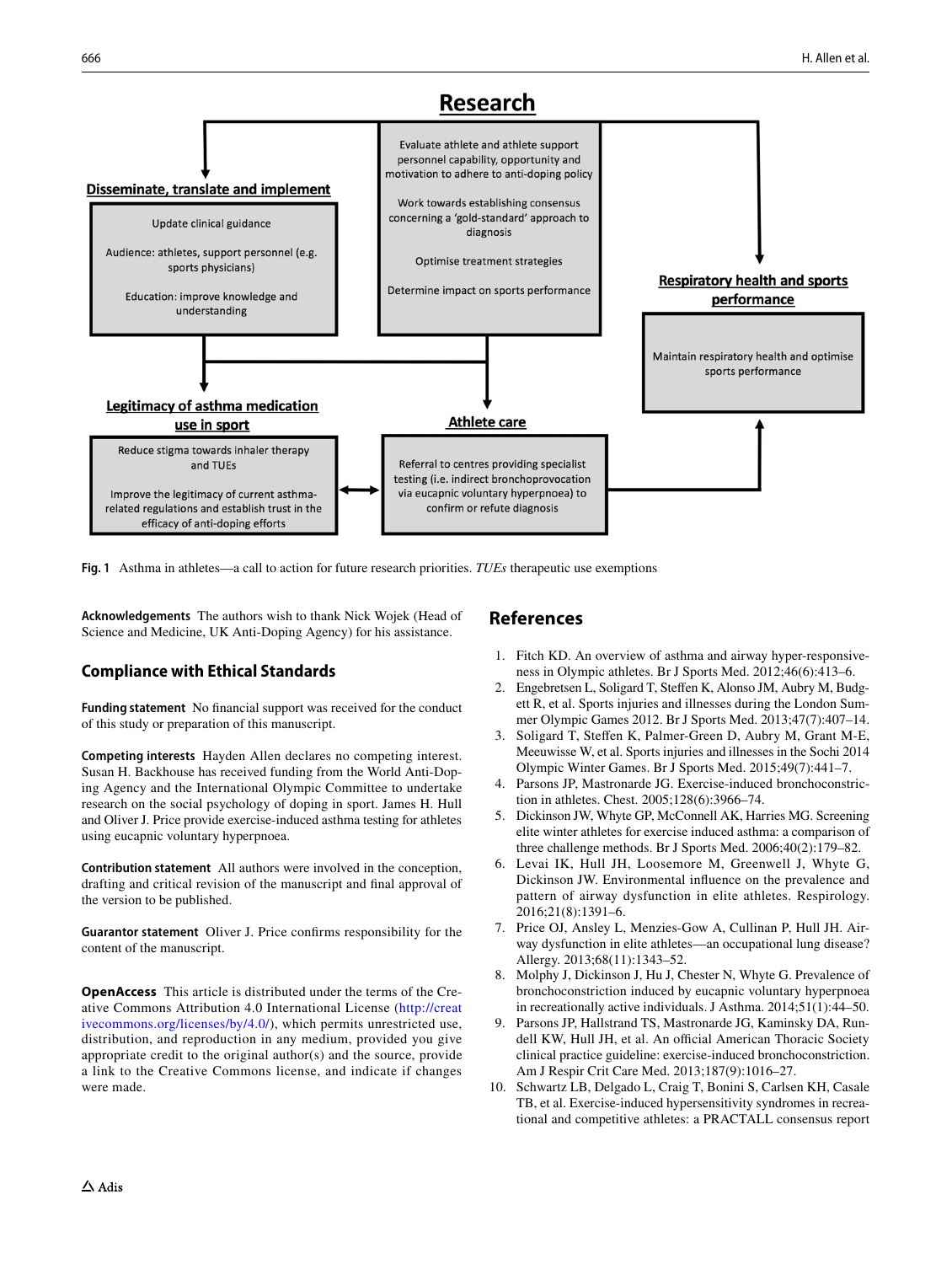(what the general practitioner should know about sports and allergy). Allergy. 2008;63(8):953–61.

- <span id="page-8-0"></span>11. World Anti-Doping Code 2015. [https://www.wada-ama.org/sites](https://www.wada-ama.org/sites/default/files/resources/files/wada-2015-world-anti-doping-code.pdf) [/default/fles/resources/fles/wada-2015-world-anti-doping-code.](https://www.wada-ama.org/sites/default/files/resources/files/wada-2015-world-anti-doping-code.pdf) [pdf](https://www.wada-ama.org/sites/default/files/resources/files/wada-2015-world-anti-doping-code.pdf). Accessed 5 Oct 2017.
- <span id="page-8-1"></span>12. WADA. Prohibted List January 2019. [https://www.wada-ama.](https://www.wada-ama.org/sites/default/files/wada_2019_english_prohibited_list.pdf) [org/sites/default/fles/wada\\_2019\\_english\\_prohibited\\_list.pdf](https://www.wada-ama.org/sites/default/files/wada_2019_english_prohibited_list.pdf). Accessed 4 Dec 2018.
- <span id="page-8-2"></span>13. Hull JH, Pavord ID. Treating asthma exacerbations in athletes: TUE or not TUE? Lancet Respir Med. 2018;6(1):8–10.
- <span id="page-8-3"></span>14. Fitch K. Management of allergic Olympic athletes. J Allergy Clin Immunol. 1984;73(5):722–7.
- <span id="page-8-4"></span>15. WADA. Therapeutic use exemptions. [https://www.wada-ama.org/](https://www.wada-ama.org/sites/default/files/resources/files/wada-tue-guidelines-v8.0-en.pdf) [sites/default/fles/resources/fles/wada-tue-guidelines-v8.0-en.pdf.](https://www.wada-ama.org/sites/default/files/resources/files/wada-tue-guidelines-v8.0-en.pdf) Accessed 15 Aug 2017.
- <span id="page-8-5"></span>16. Overbye M, Wagner U. Between medical treatment and performance enhancement: an investigation of how elite athletes experience therapeutic use exemptions. Int J Drug Policy. 2013;24(6):579–88.
- <span id="page-8-6"></span>17. Backhouse SH, Grifths C, McKenna J. Tackling doping in sport: a call to take action on the *dopogenic* environment. Br J Sports Med. 2017.
- <span id="page-8-7"></span>18. Michie S, Van Stralen MM, West R. The behaviour change wheel: a new method for characterising and designing behaviour change interventions. Implement Sci. 2011;6(1):42.
- <span id="page-8-8"></span>19. WADA. The 2004 prohibited list. [https://www.wada-ama.org/](https://www.wada-ama.org/sites/default/files/resources/files/WADA_Prohibited_List_2004_EN.pdf) [sites/default/fles/resources/fles/WADA\\_Prohibited\\_List\\_2004\\_](https://www.wada-ama.org/sites/default/files/resources/files/WADA_Prohibited_List_2004_EN.pdf) [EN.pdf.](https://www.wada-ama.org/sites/default/files/resources/files/WADA_Prohibited_List_2004_EN.pdf) Accessed 5 Oct 2017.
- <span id="page-8-9"></span>20. Fitch KD, Sue-Chu M, Anderson SD, Boulet L-P, Hancox RJ, McKenzie DC, et al. Asthma and the elite athlete: summary of the International Olympic Committee's Consensus Conference, Lausanne, Switzerland, January 22–24, 2008. J Allergy Clin Immunol. 2008;122(2):254.e7–260.e7.
- <span id="page-8-10"></span>21. WADA. 2009 prohibited list summary of major modifcations and clarifcations. [https://www.wada-ama.org/sites/default/fles/resou](https://www.wada-ama.org/sites/default/files/resources/files/WADA_Summary_of_Modifications_2009_EN.pdf) [rces/fles/WADA\\_Summary\\_of\\_Modifications\\_2009\\_EN.pdf](https://www.wada-ama.org/sites/default/files/resources/files/WADA_Summary_of_Modifications_2009_EN.pdf). Accessed 6 Oct 2017.
- <span id="page-8-11"></span>22. WADA. Medical information to support the decisions of TUECs asthma. [https://www.wada-ama.org/en/resources/therapeutic-use](https://www.wada-ama.org/en/resources/therapeutic-use-exemption-tue/medical-information-to-support-the-decisions-of-tuecs-asthma)[exemption-tue/medical-information-to-support-the-decisions-of](https://www.wada-ama.org/en/resources/therapeutic-use-exemption-tue/medical-information-to-support-the-decisions-of-tuecs-asthma)[tuecs-asthma.](https://www.wada-ama.org/en/resources/therapeutic-use-exemption-tue/medical-information-to-support-the-decisions-of-tuecs-asthma) Accessed 28 Mar 2018.
- <span id="page-8-12"></span>23. WADA. 2010 prohibited list summary of major modifcations. [https://www.wada-ama.org/sites/default/files/resources/files/](https://www.wada-ama.org/sites/default/files/resources/files/WADA_Summary_of_Modifications_2010_EN.pdf) [WADA\\_Summary\\_of\\_Modifications\\_2010\\_EN.pdf.](https://www.wada-ama.org/sites/default/files/resources/files/WADA_Summary_of_Modifications_2010_EN.pdf) Accessed 6 Oct 2017.
- <span id="page-8-13"></span>24. Pluim BM, de Hon O, Staal JB, Limpens J, Kuipers H, Overbeek SE, et al. β2-Agonists and physical performance. Sports Med. 2011;41(1):39–57.
- <span id="page-8-14"></span>25. WADA. 2013 prohibited list summary of major modifcations and explanatory notes. [https://www.wada-ama.org/sites/default/](https://www.wada-ama.org/sites/default/files/resources/files/WADA-Summary-Modifications-Explanatory-Notes-2013-List-EN.pdf) [fles/resources/fles/WADA-Summary-Modifications-Explanator](https://www.wada-ama.org/sites/default/files/resources/files/WADA-Summary-Modifications-Explanatory-Notes-2013-List-EN.pdf) [y-Notes-2013-List-EN.pdf.](https://www.wada-ama.org/sites/default/files/resources/files/WADA-Summary-Modifications-Explanatory-Notes-2013-List-EN.pdf) Accessed 22 Aug 2018.
- <span id="page-8-15"></span>26. WADA. Prohibited list January 2017. [https://www.wada-ama.](https://www.wada-ama.org/sites/default/files/resources/files/wada-2016-prohibited-list-en.pdf) [org/sites/default/fles/resources/fles/wada-2016-prohibited-list](https://www.wada-ama.org/sites/default/files/resources/files/wada-2016-prohibited-list-en.pdf)[en.pdf.](https://www.wada-ama.org/sites/default/files/resources/files/wada-2016-prohibited-list-en.pdf) Accessed 14 Dec 2016.
- <span id="page-8-16"></span>27. WADA. WADA technical document. [https://www.wada-ama.org/](https://www.wada-ama.org/sites/default/files/resources/files/td2018dl_v1_en.pdf) [sites/default/fles/resources/fles/td2018dl\\_v1\\_en.pdf.](https://www.wada-ama.org/sites/default/files/resources/files/td2018dl_v1_en.pdf) Accessed 4 Dec 2018.
- <span id="page-8-17"></span>28. Heuberger JA, van Dijkman SC, Cohen AF. Futility of current urine salbutamol doping control. Br J Clin Pharmacol. 2018;84(8):1830–8.
- <span id="page-8-18"></span>29. Jacobson GA, Hostrup M, Narkowicz CK, Nichols DS, Haydn Walters E. Enantioselective disposition of (*R*)-salmeterol and (*S*) salmeterol in urine following inhaled dosing and application to doping control. Drug Test Anal. 2017;9(8):1262–6.
- <span id="page-8-19"></span>30. Fitch K. Does the urinary concentration of an inhaled beta 2 agonist always refect the inhaled dose and method of administration? Drug Test Anal. 2018.
- <span id="page-8-20"></span>31. Abramson MJ, Walters J, Walters EH. Adverse effects of β-agonists. Am J Respir Med Drugs Devices Other Interv. 2003;2(4):287–97.
- <span id="page-8-21"></span>32. Price OJ, Hull JH, Backer V, Hostrup M, Ansley L. The impact of exercise-induced bronchoconstriction on athletic performance: a systematic review. Sports Med. 2014;44(12):1749–61.
- <span id="page-8-22"></span>33. Ingle S. What is a TUE? 11 key questions on the Fancy Bears Wada leaks. The Guardian. 2016. [https://www.theguardian.com/](https://www.theguardian.com/sport/2016/sep/15/tue-fancy-bears-wada-leaks) [sport/2016/sep/15/tue-fancy-bears-wada-leaks.](https://www.theguardian.com/sport/2016/sep/15/tue-fancy-bears-wada-leaks) Accessed 12 Apr 2018.
- <span id="page-8-23"></span>34. Elers J, Mørkeberg J, Jansen T, Belhage B, Backer V. High-dose inhaled salbutamol has no acute efects on aerobic capacity or oxygen uptake kinetics in healthy trained men. Scand J Med Sci Sports. 2012;22(2):232–9.
- <span id="page-8-34"></span>35. Koch S, MacInnis MJ, Sporer BC, Rupert JL, Koehle MS. Inhaled salbutamol does not affect athletic performance in asthmatic and non-asthmatic cyclists. Br J Sports Med. 2015;49(1):51–5.
- Koch S, Karacabeyli D, Galts C, MacInnis MJ, Sporer BC, Koehle MS. Efects of inhaled bronchodilators on lung function and cycling performance in female athletes with and without exercise-induced bronchoconstriction. J Sci Med Sport. 2015;18(5):607–12.
- <span id="page-8-24"></span>37. Koch S, Ahn JR, Koehle MS. High-dose inhaled salbutamol does not improve 10-km cycling time trial performance. Med Sci Sports Exerc. 2015;47(11):2373–9.
- <span id="page-8-25"></span>38. Riiser A, Tjørhom A, Carlsen K-H. The efect of formoterol inhalation on endurance performance in hypobaric conditions. Med Sci Sports Exerc. 2006;38(12):2132–7.
- <span id="page-8-26"></span>39. Tjørhom A, Riiser A, Carlsen K. Efects of formoterol on endurance performance in athletes at an ambient temperature of – 20 °C. Scand J Med Sci Sports. 2007;17(6):628–35.
- <span id="page-8-27"></span>40. Kindermann W. Do inhaled B2-agonists have an ergogenic potential in non-asthmatic competitive athletes? Sports Med. 2007;37(2):95–102.
- <span id="page-8-28"></span>41. Collomp K, Le Panse B, Candau R, Lecoq A-M, De Ceaurriz J. Beta-2 agonists and exercise performance in humans. Sci Sports. 2010;25(6):281–90.
- <span id="page-8-29"></span>42. Kalsen A, Hostrup M, Bangsbo J, Backer V. Combined inhalation of beta2-agonists improves swim ergometer sprint performance but not high-intensity swim performance. Scand J Med Sci Sports. 2014;24(5):814–22.
- <span id="page-8-30"></span>43. Kuipers H, Van't Hullenaar GA, Pluim BM, Overbeek SE, De Hon O, Van Breda EJ, et al. Four weeks' corticosteroid inhalation does not augment maximal power output in endurance athletes. Br J Sports Med. 2008;42(11):868–71.
- <span id="page-8-31"></span>44. Hostrup M, Kalsen A, Bangsbo J, Hemmersbach P, Karlsson S, Backer V. High-dose inhaled terbutaline increases muscle strength and enhances maximal sprint performance in trained men. Eur J Appl Physiol. 2014;114(12):2499–508.
- <span id="page-8-32"></span>45. Kalsen A, Hostrup M, Söderlund K, Karlsson S, Backer V, Bangsbo J. Inhaled Beta2-agonist increases power output and glycolysis during sprinting in men. Med Sci Sports Exerc. 2016;48(1):39–48.
- <span id="page-8-35"></span>46. Hostrup M, Jessen S, Onslev J, Clausen T, Porsbjerg C. Two-week inhalation of budesonide increases muscle Na, K ATPase content but not endurance in response to terbutaline in men. Scand J Med Sci Sports. 2017;27(7):684–91.
- <span id="page-8-33"></span>47. Jessen S, Onslev J, Lemminger A, Backer V, Bangsbo J, Hostrup M. Hypertrophic efect of inhaled beta2‐agonist with and without concurrent exercise training: a randomized controlled trial. Scand J Med Sci Sports; 2018.